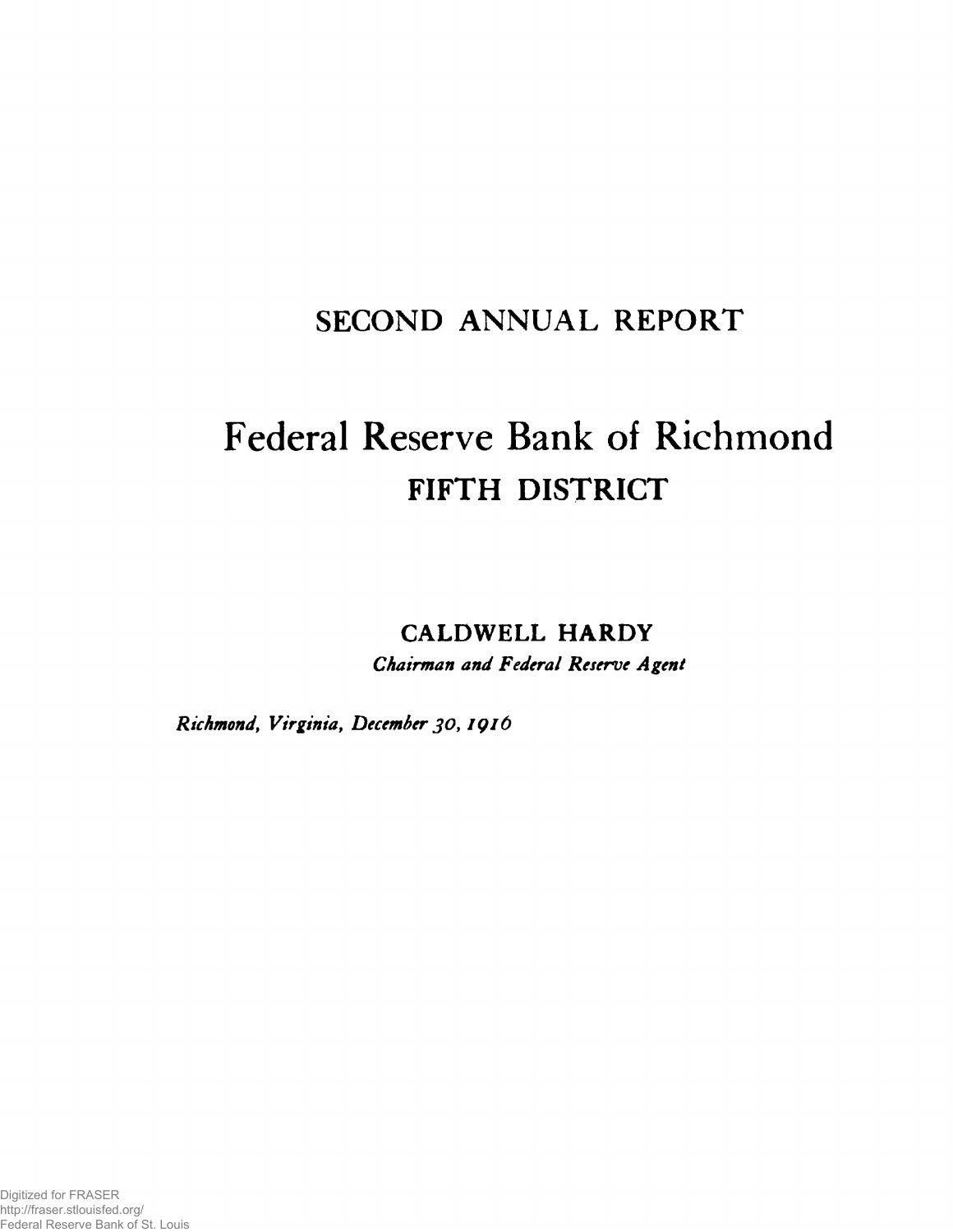# Second Annual Report

## **FINANCIAL RESULTS OF OPERATION**

On December **31, 1915,** the Bank paid its first dividend at the rate of **5** per cent, per **annum** from the date of organization up to that date, leaving a balance of **\$23,015.26** to the credit of profit and loss. On April 1, 1916, a second dividend at the rate of 1 per cent, per annum was paid for the same period, making **6** per cent, per annum to December **31, 1915.**

On December 28, 1916, a third dividend at the rate of 6 per cent, per annum was paid for the period commencing January 1st and ending October 31,1916. All organization expenses have been charged off, furniture and fixtures written down to a conservative figure, and all expenses incident to the operations for the full year have been charged off. After providing for the April 1st dividend of \$30,387.65 and the December dividend of \$167,534.69, a balance of \$11,664.70 remains to the credit of profit and loss. This leaves the Bank in arrears at 6 per cent, per annum, which is the full rate the Bank is permitted to pay its stockholders, only for the months of November and December. The business of the Bank has been conducted on an efficient and conservative basis and the result should be satisfactory to its member banks.

The comparative balance sheet for December 31, 1915-1916, shows a gratifying increase in the business of the Bank. Deposits of member banks show an increase of nearly \$14,000,000, which reflects not only the increase in the percentage of reserves which are required to be kept with us by the member banks, but also the very largely increased amount which is required to be kept against the enormous increase of deposits held by member banks themselves.

### **GENERAL BUSINESS AND BANKING CONDITIONS IN THE DISTRICT**

A summary of conditions throughout the District, as shown by our monthly reports, evidences an extraordinary condition of continued prosperity. Business in all lines, with a few exceptions, has been in unprecedented volume at high prices. Labor has been well employed at high wages, traffic has been somewhat impeded owing to scarcity of cars, and raw materials of all descriptions have been difficult to obtain in satisfactory volume, even at the high prices which have been ruling. Notwithstanding this, products of all descriptions have not only sold freely, but as a rule have been in urgent demand at prices affording, in most instances, very satisfactory returns to the producers.

Results from agriculture have been satisfactory and in many cases were beyond any which had ever been obtained before. Crops have been produced in only fair volume as a rule, some restricted sections having produced only very limited crops owing to special conditions, particularly flood damage. Prices, however, have been exceedingly high, average grades of cotton having sold as high as twenty cents per pound and tobacco at an average of eighteen to twenty cents per pound; in some cases special grades brought even higher prices, the average probably showing an increase of 100 per cent, over any recent prices.

### **ACTIVITIES OF THE BANK DURING THE YEAR**

Total productive assets on January 1, **1916,** amounted to about **\$7,750,000,** which, with varying fluctuations, reached **\$10,000,000** in July. This increase was represented by an accumulation of holdings in United States bonds commencing in February, and by some increase in bankers' accept-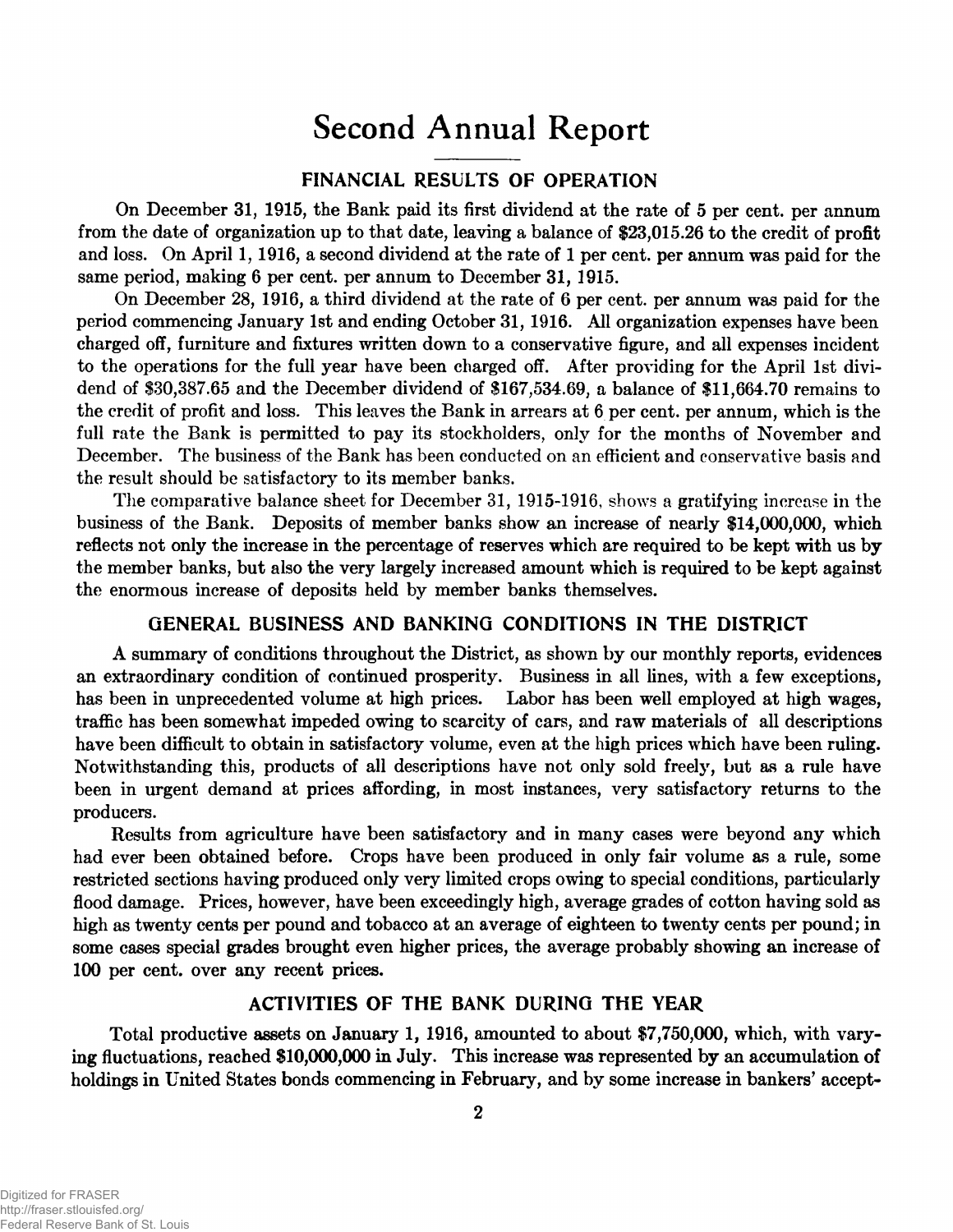ances and municipal warrants. During this period there had been a decrease since January in bills discounted for member banks of something over \$1,000,000. From September until December 1st there was a steady decrease in productive assets, owing chiefly to a decrease in notes discounted for member banks and to sales of United States 3 per cent, bonds, the total volume of productive assets declining by December 1st to \$5,000,000. During the month of December there was a gradual increase, the final total of earning assets on the last day of the year being about \$10,500,000. This increase was represented almost exclusively by bankers' acceptances and purchases from member banks in December of about \$2,000,000 of United States 2 per cent, bonds.

In April, 1916, the Bank was still carrying some volume of cotton loans, which it was thought desirable to liquidate prior to the approach of another cotton season. Accordingly, the rate on commodity paper was raised from 3 to  $3\frac{1}{2}$  per cent., effective April 24th, and these loans were gradually liquidated.

The \$11,000,000 of bankers' acceptances purchased during the year, as shown by Exhibit F, were almost exclusively those of our member banks, only a few acceptances of non-member banks having been purchased, and most of these with the endorsement of member banks.

The Bank's operations in United States securities are shown in Exhibit I. As will be seen, purchases of United States bonds, \$4,335,250, have been exclusively from member banks. The amount of conversions into 3 per cent, bonds and notes is shown by the exhibit referred to. It has been the Bank's policy to pay our member banks full rates for bonds (par and interest) rather than to seek a profit at their expense out of these transactions.

The course of our legal cash reserve for the year is illustrated in the chart, Exhibit J. The decline to 70 per cent, the last of April was due to a decline in deposits and an increase of \$500,000 in bills discounted. The increase in May was due to an increase of deposits resulting from the 1 per cent, increase in reserves of member banks, while the decline of July from 80 to 70 per cent, was due to the repayment to the United States Government of its special deposit of \$5,000,000. The increase in October was due to an increase in member banks' deposits following the imposition of penalties for deficiencies in reserves, and the further increase in November was due to the increase of 1 per cent, additional in member banks' reserves. The decline again in December was due to the purchase of bankers' acceptances and United States bonds.

The legal reserve of the Bank during the latter part of the year was not materially affected by the increased issue of Federal Reserve notes for the reason that rediscounts of member banks were materially reduced during that period, the Bank being paid in gold which was turned over to the agent upon the withdrawal of the discounted bills held by him as collateral for outstanding Federal Reserve notes. Under these conditions, the Bank having reduced its liability for outstanding Federal Reserve notes, as required by law, was not required to show a liability for such Federal Reserve notes (against which the Federal Reserve Agent held 100 per cent, in gold) in its statement, or to carry a gold reserve against them.

#### **FEDERAL RESERVE BANK AND MEMBER BANKS**

There have been no changes in memberships due to transfers from and to other districts, our District having remained unchanged during the current year. The change in members and in capital stock has been very slight, as will be seen by reference to Exhibit K. Some recent changes in capitalization and surplus, particularly of a few of the larger members, will necessitate some stock increases early in the coming year.

Relations with member banks have as a rule been cordial and satisfactory. The inauguration of the par collection plan in July created conditions in which some friction had to be adjusted.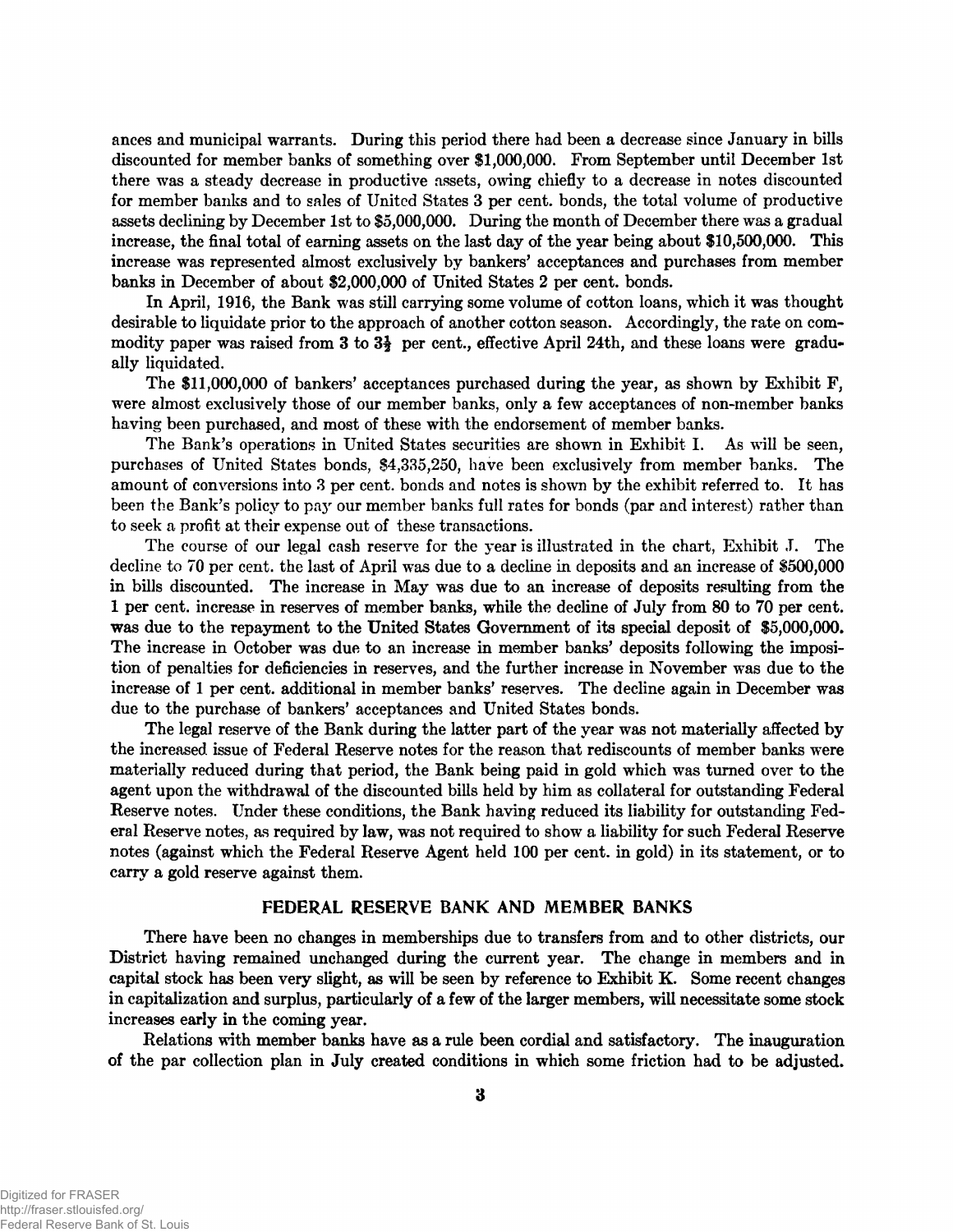The charging up of matured collection items caused some impairment of reserves, the items not having been fully covered, and the enforcement for the first time of penalties for such infringement caused a temporary dissatisfaction in certain quarters.

There has been considerable irregularity in the mails in the District, apparently owing to an effort toward economy, and claims have been made by member banks for additional time within which to receive and cover collection items. Where these claims have seemed reasonable, as was frequently the case, concessions satisfactory to the members have been made, and with the close of the year this bank is having a minimum of friction in this direction, with a fairly full maintenance of reserves. Some of the larger cities, notably Baltimore, have undertaken to maintain reserves with us sufficient to make items on them immediately available. Member banks have evinced a disposition to cooperate to a reasonable extent in the collection of items on State banks.

Referring to Exhibit L herewith, it will be seen that during the year 202 banks were accommodated either through rediscounts or the purchase of their acceptances, the aggregate amount of which exceeded \$45,000,000. While rates were low, and the demand from members not urgent, the amount of accommodation extended indicated that the Bank was of great service within the District.

The general attitude of State banks has been one of antagonism towards the Federal Reserve System. This attitude grows chiefly out of their hostility to the collection system. Small country banks are receiving at par miscellaneous checks, which they are collecting at considerable cost, generally by the maintenance of large balances with correspondents, and aiming to recoup themselves by the imposition of heavy charges for remittances of customers' checks on themselves. They are reluctant to yield these charges and consider reform in the collection system an invasion of their rights, although, as a matter of fact, if they would place the burden of earring their float on their own customers, who properly ought to carry it, and lend out their idle and excessive balances now carried with correspondents, they would profit. Such a policy would foster the growth of their business and naterially add to its volume and value. State banks realize that they are receiving the benefit indirectly of the Federal Reserve System and would not see it abandoned; and yet they are not willing to give it their support.

The establishment by member banks of differential rates for checks on non-member banks, which decline to remit at par, has been suggested as a possible help to the collection system, and the establishment of such differential rates has been strongly urged upon member banks. A deterring factor against State banks joining the Federal Reserve System is their unwillingness to be subjected to the present limitations of United States Statute 5200. A possible amendment to the National Bank Act exempting from this limitation all loans secured on readily marketable, nonperishable staples, represented by warehouse, terminal, or other similar receipts, or bills of lading, has been suggested as worthy of consideration, such loans to be limited to ninety days. Such an amendment would appeal to our National bank members also.

The deposits of member banks, as shown by Exhibit M filed herewith, show an increase from about \$11,000,000 to over \$25,000,000.

We receive regularly from our members copies of reports to the Comptroller of the Currency on cach call for statements, also copies of all examiners' reports to the Comptroller of the Currency, of examinations made. These are kept on file, and carefully examined with a view to passing intelligently on paper offered by member banks for rediscount, particularly where banks appear to be borrowing freely. The information given by these reports is invaluable, and the close relations which we have established with the Chief National Bank Examiner of this District and his efficient staff have been of material assistance, particularly in the handling of rediscounts for members.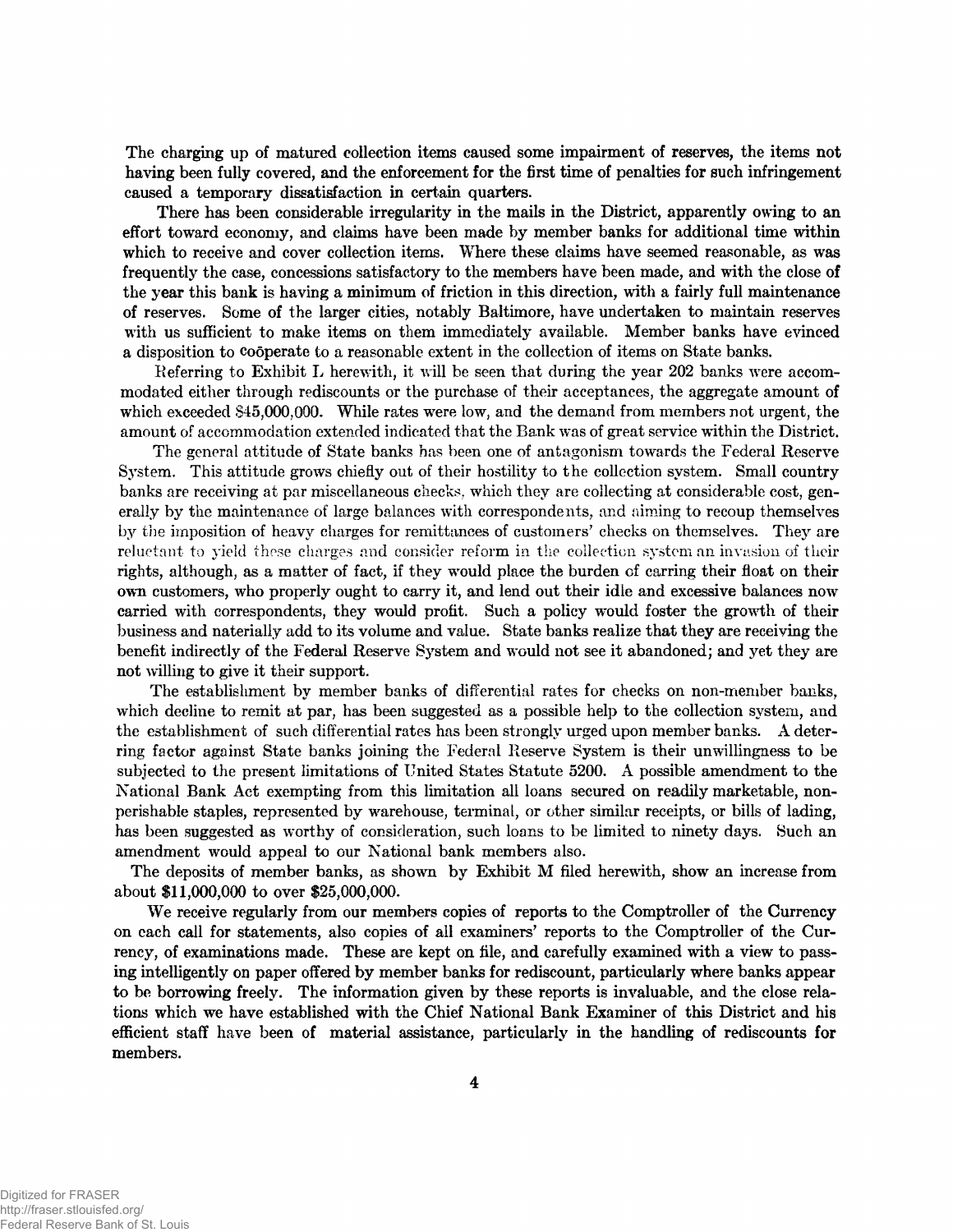Credit statements have been given assiduous attention, and our credit files are already quite extensive and growing in importance. We are constantly using our best efforts to have our member banks realize the importance of obtaining at regular intervals up-to-date credit statements for their own information and protection.

There have been but two failures among member banks during the year. The Fourth National Bank of Fayetteville, N. C., closed its doors on February 4th. It had about \$40,000 of paper under rediscount with us at the time, for which we held additional collateral, but this was taken care of within three months. When this paper had all been paid or taken up, this Bank paid over to the receiver the amount of the failed bank's holdings of our stock. The Williamstown National Bank of Williamstown, W. Va., closed its doors on November 15th. It had no rediscounts with this Bank; outstanding collection items were paid or returned, and the amount of Federal Reserve bank stock will be paid over to the receiver in due course.

The Bank has had during the year only a very small amount of overdue paper, this being endorsed by the Fourth National Bank of Fayetteville. It was all paid within a reasonable time, as referred to above. No overdue paper is held at the end of the year.

#### FEDERAL RESERVE BANK AND THE PUBLIC

Open market operations have so far been negligible, only five bills amounting to less than §100,000 having been purchased outside of the District. Our discount rate policy has had a strong tendency to reduce general rates for money to reasonable figures. The high prices of agricultural products and the large profits from general business have increased the deposits of member banks to unusual figures. This has made money extremely easy and had a considerable effect upon lending rates. We do not look for the indefinite continuance of these abnormal conditions, but anticipate eventually the hardening of rates, which will make business more remunerative to the banks.

The unusual conditions above referred to, and the high rates of interest paid on deposits by competing member banks has caused considerable complaint of unprofitable business. This Bank's staff has availed of every opportunity to foster and maintain cordial relations between the public and our institution.

The following visits have been made and addresses or talks delivered by the officers:

**G overnor Se a y :**

National Credit Men's Association at Norfolk, Va., in February;

South Carolina Bankers' Association at Kanuga, N. C., June 20th, and immediately following a visit made to the Virginia Bankers' Convention at Old Point Comfort;

National Credit Men's Association at Richmond, Va., December 8th.

#### **V ice-G overnor Pe p l e :**

Tri-State Convention of Accountants at Richmond, Va., April 13th;

Richmond Credit Men's Association at a monthly meeting;

District of Columbia Bankers' Association, Washington, D. C., May 5th;

- A number of addresses at Mechanics' Institute, Richmond, Va., and to American Institute of Bank Clerks;
- Visited Washington in November for conference with Mr. Delano and Mr. Hurley of the Federal Trade Commission, concerning credit statements and audits, submitting report on same later.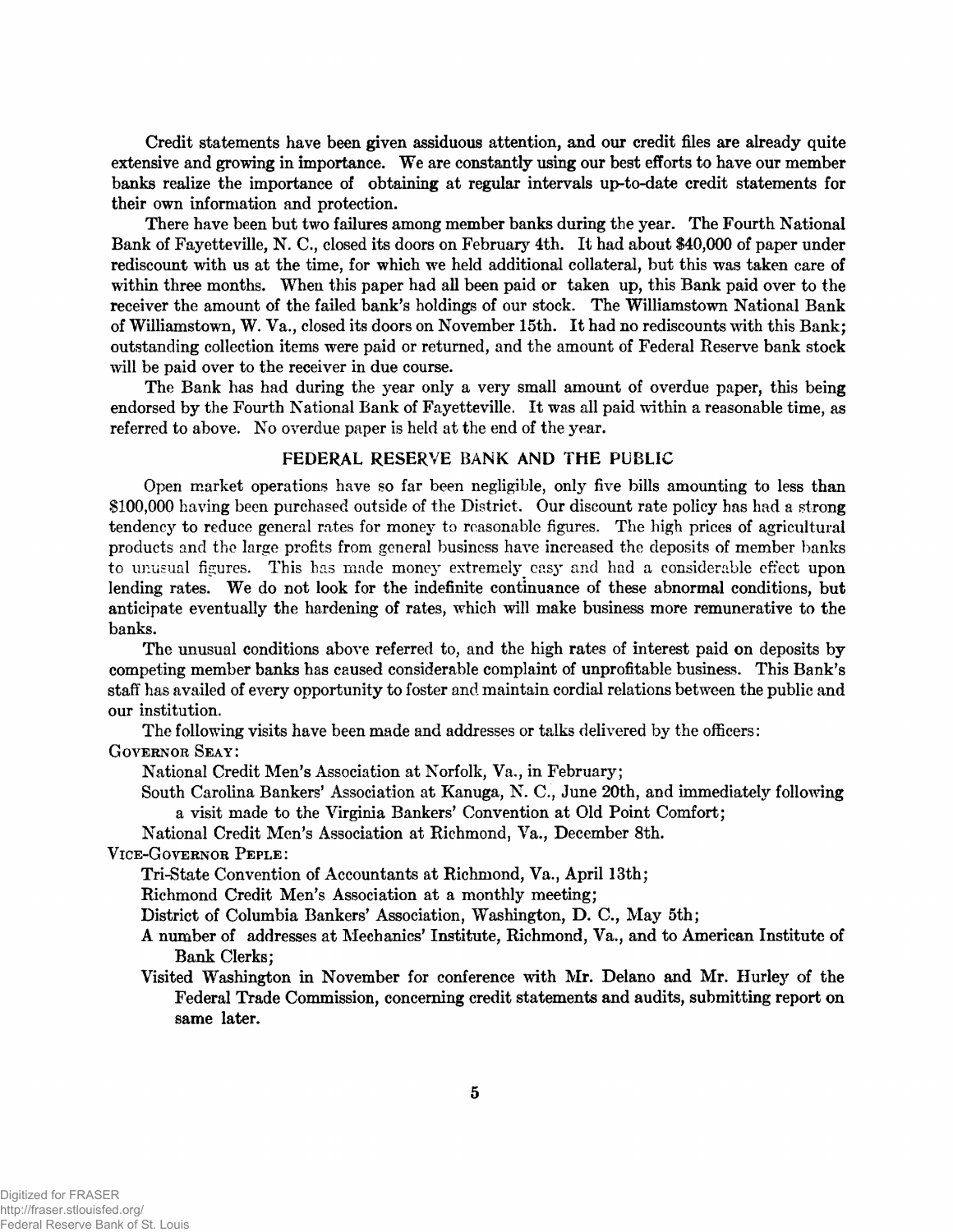FEDERAL RESERVE AGENT:

West Virginia Banker's Association, Wheeling, W. Va., May 25th;

Richmond Credit Men's Association, July 25th;

Conference with Chief Bank Examiner and his assistants, August 3rd, on general relations with member banks and examinations;

Attended conference with Federal Reserve Board on Clayton-Kern Act cases on August 4 th; Meeting of Group 5, Virginia Bankers' Association, at Pulaski, Va., October 7th;

National Credit Men's Association, Richmond Va., December 8th.

AUDITOR W. E. CADWALLADER, Assistant to Federal Reserve Agent: Group 3 of South Carolina Bankers' Association at Chester, S. C., May 25th; Group 6 of South Carolina Bankers' Association at Lancaster, S. C., May 26th.

#### **FEDERAL RESERVE BANK AND THE GOVERNMENT**

The Bank has extended every possible service to the Government, in the transaction of its business, and is in a position to further extend this service by exercising eventually the present functions of sub-treasuries. Among other services rendered has been the making of transfers to the Government for member banks, simply by debit and credit entries on our books.

There was repaid to the Government in July a special deposit of \$5,000,000, but the current operations of the Treasury have resulted in the carrying with the Bank since that date of an average balance of \$3,000,000.

Our relations with the office of the Comptroller of the Currency have been most cordial, and we have had the cooperation of the Chief Bank Examiner and his assistants to the fullest possible extent.

We have been called upon for reports on member banks applying for the exercise of fiduciary powers, and our management is strongly of the opinion that these powers should not be too liberally granted. It will be exceedingly difficult for examiners to check up all possible fiduciary liabilities, and, with inexperienced employees, the possibility of mistakes and errors in the conduct of such business is manifested. Unexpected liabilities might, therefore, develop, and where the capital of banks is small, might seriously affect the solvency of the institution, and the protection afforded to commercial and other depositors.

#### **FEDERAL RESERVE BANK AND NOTE ISSUES**

Operations in Federal Reserve notes are shown in Exhibit N, approximate average life of Federal Reserve notes in Exhibit O, inter-District movement of Federal Reserve notes in Exhibit P.

The general policy of this Bank has been to supply member banks with Federal Reserve notes whenever desired. Immediately after the opening of the Bank and for some time after, transportation charges were paid on Federal Reserve notes. It was necessary, however, to stop this practice when the new collection system went into operation. One of the features of this system was the payment by the Bank of charges on incoming Federal Reserve notes and lawful money in case the member bank was unable to supply exchange. Even this led sometimes to possible imposition, but the cases were rare and were promptly eliminated by efficient attention. It has been the Bank's policy in every way to encourage the circulation of Federal Reserve notes and retain gold in the hands of the Federal Reserve Agent rather than to pay it out to member banks.

There has been \$1,000,000 of Federal Reserve Bank notes printed for this Bank, but none have been used. In view of the contemplated gradual retirement of National Bank notes, we do not under present conditions favor the use of Federal Reserve Bank notes. On the other hand, the extension and general use of Federal Reserve notes would seem very desirable.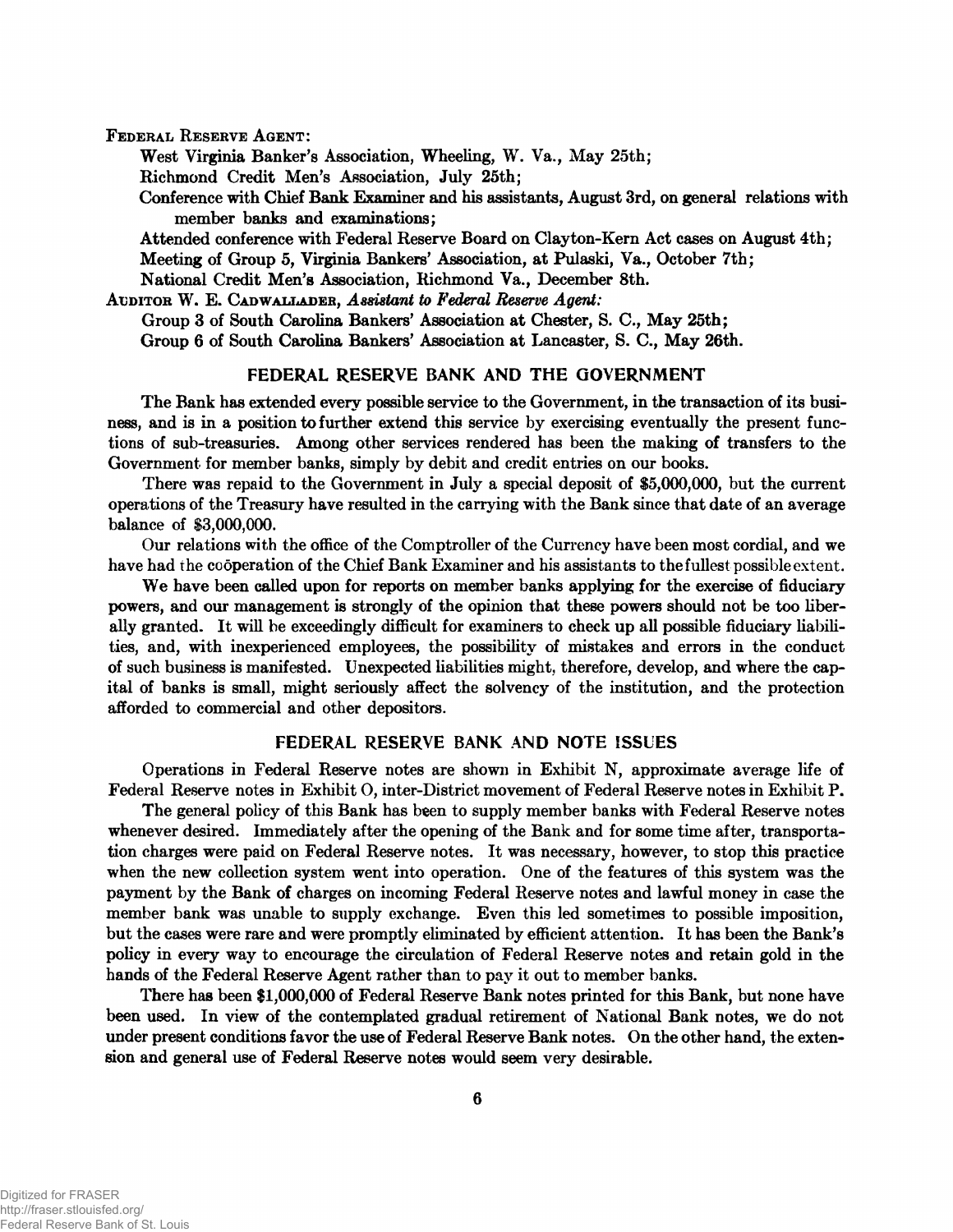#### INTERNAL MANAGEMENT OF THE BANK

The functions of the Directors, Executive Committee, executive officers and other departments of the bank seem admirably adjusted for the effective administration of the affairs of the bank. These seem to be most wisely coordinated, and with the cordial cooperation which exists throughout our entire organization, have brought efficiency to the highest degree and accomplished correspondingly satisfactory results.

Board meetings have been most regularly attended by members, the entire membership usually being present. The reading of the minutes of previous meetings and their approval, as well as the approval of the acts of the Executive Committee, is always first in order. The Governor reviews at each meeting the general status of the Bank as shown by the daily balance sheet, calling attention to changes and matters of importance, all of which are freely and fully discussed with and by the Board. Letters of importance are read and all subjects of interest and importance are reported. The Chairman of the Board presides at all meetings, and, as Federal Reserve Agent, reads all important correspondence with the Federal Reserve Board, or others, relating to his department, discussing fully all matters under consideration.

During August, September and October, in the neighborhood of 175 applications for permission to serve in two or more banks under the Kem Amendment to the Clayton Act were referred by the Federal Reserve Board to the Federal Reserve Agent for investigation and report. This involved detailed inquiries and investigations with regard to the location and status of most of the banks in Washington and Baltimore and numerous banks in other locations throughout the District.

On October 20th an election circular was issued to 170 banks in Group 2 for the election of one Class A Director, and to 178 banks in Group 3 for the election of one Class B Director. As a result of the election, out of 108 ballots cast by Group 2, 100 were first choice for Col. John F. Bruton, of Wilson, N.C., as Class A Director, and out of 77 ballots cast by Group 3, 68 were first choice for Capt. James F. Oyster, of Washington, D. C., as Class B Director, and these gentlemen were, therefore, re-elected for a term of three years each, beginning January 1,1917.

On December 19th the Chairman was advised of the re-appointment by the Federal Reserve Board of Mr. James A. Moncure as Class C Director for a three-year term, beginning January 1, 1917, and of his designation as Deputy Chairman and Deputy Federal Reserve Agent for the year 1917.

The Governor, Vice-Governor, Cashier and Federal Reserve Agent meet daily at ten o'clock, or as soon thereafter as the mails are distributed and read. All communications of interest are reviewed and discussed, thus keeping all of these officers in daily and constant touch with current business of every description. A full interchange of views is had on all subjects with practically unanimous decisions. Daily meetings of the Executive Committee are held at twelve o'clock, attended by the Federal Reserve Agent, the Governor and the third member of the Board if available, these meetings also being attended by the Vice-Governor and Cashier. The passing upon discounts is the chief function exercised at these meetings. There has been the best possible service and cooperation on the part of the employees.

Mr. J. W. Norwood, member of the Advisory Council, has, after conferences with our officers before the meetings of the Advisory Council, reported the result of these conferences and kept us in touch with their spirit and result.

Mr. William Ingle, original **Chairman** of the Board of Directors and Federal Reserve Agent, resigned on February 3rd (his resignation to take effect on February 12th), having accepted the presidency of the Baltimore Trust Company, Baltimore, Md. He left behind him a high record of efficiency and of prompt discharge of his official duties.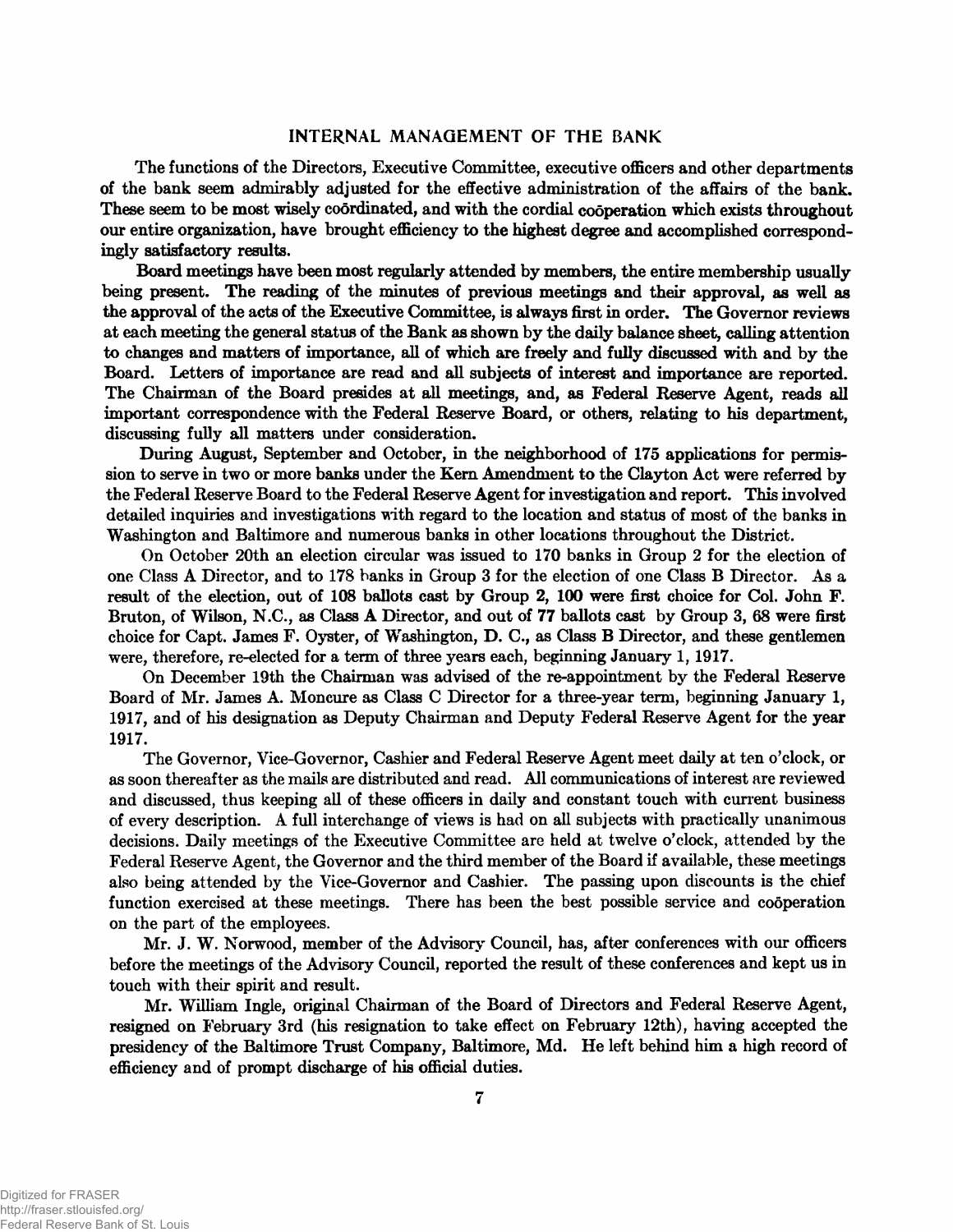The present incumbent, Mr- Caldwell Hardy, was appointed on March 7th a Class C Director to succeed Mr. William Ingle for his unexpired term to December 31, 1917, and designated Chairman of the Board of Directors and Federal Reserve Agent. He took office on April 1st, the official duties of the position between Mr. Ingle's retirement having been efficiently discharged by the Deputy Chariman and Deputy Federal Reserve Agent, Mr. James A. Moncure.

On April 6th Mr. W. E. Cadwallader, Auditor, was appointed also Assistant to the Federal Reserve Agent, the appointment being confirmed by the Board on April 7th.

The present bank premises and office are totally inadequate to the requirements of the Bank. It is located in an old store building on Main Street, the main floor of which was first fitted up in very primitive style for the use of a bank, and for which an annual rental of \$4,000 is paid.

The increase of force to a total of sixty-three, due to the inauguration of the collection system in July, has necessitated the use of three floors in the present building. The Bank occupies seven large safes in the modern vault of the First National Bank, for which it is paying an annual rental of \$2,100.

With the approval of the Federal Reserve Board, our Board of Directors in April appointed a committee consisting of Messers. Hardy, Seay and Moncure to consider and report on a site for a new bank building. This resulted in the acquisition at a cost of \$122,500 of a site containing about 11,000 square feet, fronting ninety-three feet on Ninth Street, opposite Capitol Square, running back 120 feet on Franklin Street to a twenty-foot lane, the front exposure being to the east and the Franklin Street exposure to the south. It is little more than one square from the Post Office, and very accessible to the entire financial district of the city. Of all the sites available this one was the most reasonable in price per square foot, presenting also decided advantages over all other possible locations with reference to exposure, light and air. In addition to this, it was the only location in which a bank building could be erected that would be entirely isolated from all buildings on its four sides. Steps have been taken to procure plans for a suitable building to be erected at once on this site.

A general examination of the Bank was made by the division of audit and examination, Federal Reserve Board, as of March 28, 1916. This examination was most thorough and conducted with the greatest possible consideration for the convenience of the officers and employees. Examinations were made of the accounts of Federal Reserve Agent William Ingle on January 3rd, and again on February 11th, when he retired. The Federal Reserve Agent's accounts were again audited on March 28th, when Mr. Caldwell Hardy assumed office. Mr. Hardy's accounts were audited on December 28th. Efficient examinations, such as these, are most gratifying as well as essential and it is a pleasure to report satisfactory results, both to the examiners and the examined.

#### CLEARING PROBLEM

Between January 1st and July 14th (under the voluntary collection plan) the total number of items cleared was 582,935, amounting to \$431,174,700, or a daily average of 3,576 items, amounting to \$2,645,244.

From July 15th to December 31st (Exhibit Q herewith) under the new collection plan the total number of items cleared was 2,020,065, amounting to \$891,077,800, or an average of 14,429 items per day, amounting to \$6,346,842.

Comparison of these figures will show that under the new collection system more than four times as many items are being cleared daily on the average, while the amount is considerably more than doubled. A comparison of these average figures with the averages for the last months in the year would indicate a much greater ratio of increase.

**8**